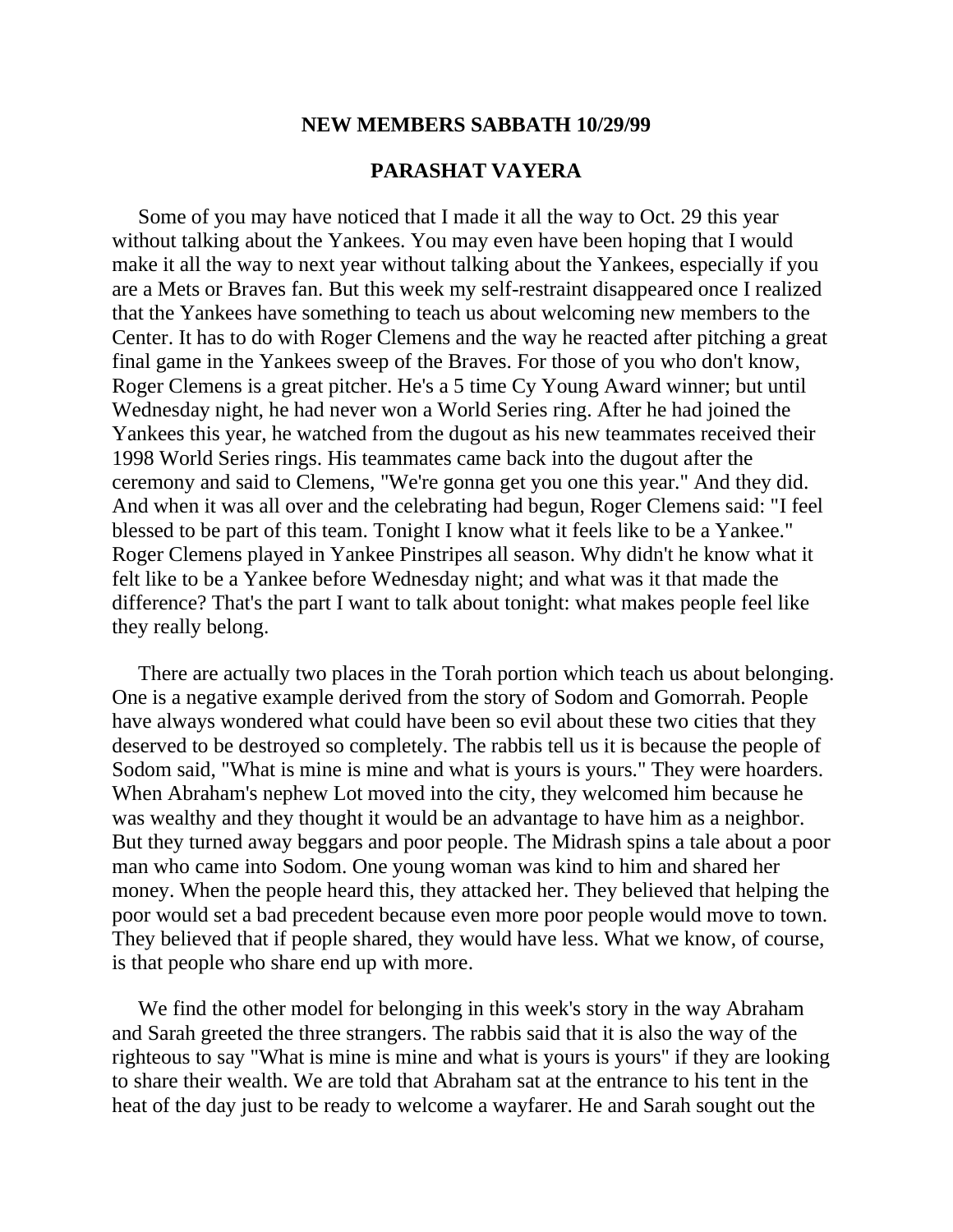strangers, rushed to make a fine meal for them, washed their feet, watered their camels - and all without knowing who they were. We are told that from their generosity we derive the mitzvah of *hachnasat orchim*, welcoming the stranger, one of the mitzvot which the Mishnah calls "an obligation without measure whose reward too is without measure."

 So we can learn about the first stages of belonging from the Torah; we can learn about the continuing relationship from our families. The family is really the first group which teaches us about belonging. It shapes the way we belong to groups forever afterwards, whether it's a congregation or girl scouts or the Yankees or Men's Club or Rosh Hodesh groups. People join families initially the way Roger Clemens joined the Yankees and the way the three messengers arrived at the tent of Abraham and Sarah: they just show up. If they're lucky, the newcomers are greeted with welcome and love. But as important as that initial feeling of greeting can be, it isn't enough in the long run to feel a sense of belonging; it's too one-sided just to feel loved. At some point, a baby gets to be old enough to understand expectations and reciprocation. To be part of a family, you can't just receive love; you have to learn how to give it. There's another religious model for this experience: When the Jewish people left Egypt, they were like babies who only knew how to be loved. It wasn't until they reached Sinai and agreed to accept God's Torah that they learned to love in return.

 When Roger Clemens first joined the Yankees, they welcomed him. But he couldn't yet feel like a real Yankee because he didn't know them yet and couldn't reciprocate their welcome. He didn't yet know how to celebrate and grieve with them, how to resolve conflict, how to be with them. And there was a lot of grieving on the Yankees this year. He had to know them; then he would know what they needed. "Do you love me?" asks one friend of the other in an hasidic story. "Yes," the friend answers. The first friend asks again: "Do you know what hurts me?" The second friend replies, "No." And the first says again: "Then how can you love me if you don't know what hurts me." Roger Clemens had to contribute himself before he could feel a part of the family. The analogy with temple membership breaks down at a certain point, of course. Roger Clemens could get traded right out of that Yankee family; once you become a member of the Center, we promise never to trade you. But where the analogy holds up is what you have to do so that you can finally say, "Now I know what it feels like to be a member." Filling out the paperwork and sending a check is the starting point but it doesn't make people feel like members. What makes them feel like members is when they begin to know people, celebrate and grieve. They learn what to contribute of themselves so they can feel like they're giving back to the community. It's important for the community to make the new members feel welcome